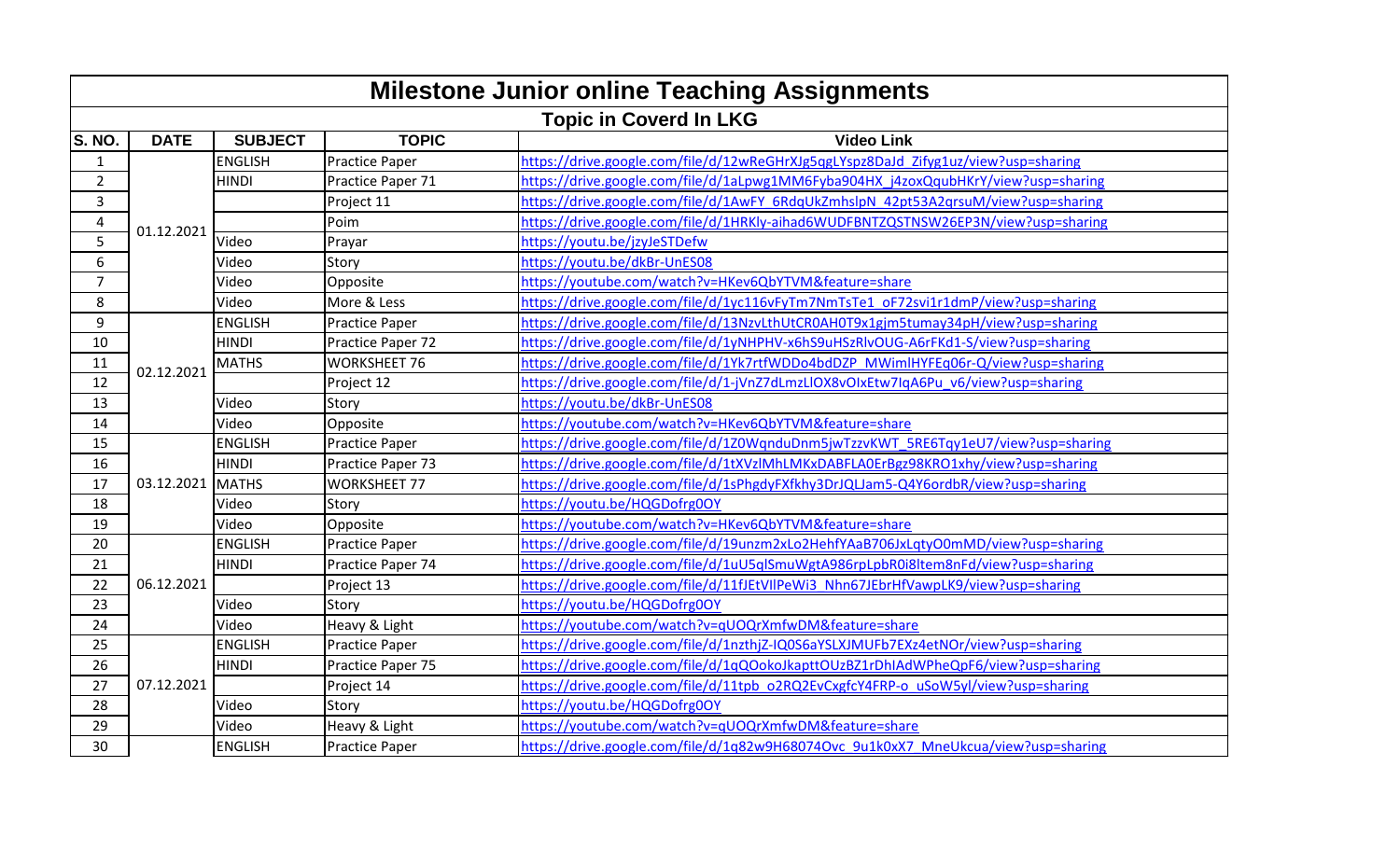| 31 | 08.12.2021 | <b>HINDI</b>   | Practice Paper 76     | https://drive.google.com/file/d/17kZW0M5wll7Q_UTBWrD0jzBhvNK2WhiS/view?usp=sharing  |
|----|------------|----------------|-----------------------|-------------------------------------------------------------------------------------|
| 32 |            |                | Project 15            | https://drive.google.com/file/d/1MRJqNWWBKraEKzyqjde MyJNjGo9dPyy/view?usp=sharing  |
| 33 |            | Video          | Story                 | https://youtu.be/EXL7WkgZ8RY                                                        |
| 34 |            | Video          | Heavy & Light         | https://youtube.com/watch?v=qUOQrXmfwDM&feature=share                               |
| 35 |            | <b>ENGLISH</b> | <b>Practice Paper</b> | https://drive.google.com/file/d/1kjrCm4ARk1dLHaZTU5ezfVpXcViIOuAV/view?usp=sharing  |
| 36 | 09.12.2021 | <b>HINDI</b>   | Practice Paper 76     | https://drive.google.com/file/d/1D27gpFCHfTwns_T8OiO50WMEXD9FFB24/view?usp=sharing  |
| 37 |            |                | Project 15            | https://drive.google.com/file/d/1UU81jgzY-2lzTiChvZiNr8arNLYVBRbs/view?usp=sharing  |
| 38 |            | Video          | Story                 | https://youtu.be/EXL7WkgZ8RY                                                        |
| 39 |            | Video          | Heavy & Light         | https://youtube.com/watch?v=qUOQrXmfwDM&feature=share                               |
| 40 |            | Video          | Tall & Short          | https://drive.google.com/file/d/1frKmhpBoQr8yWr8lyHjebsWIv5OrwDW9/view?usp=drivesdk |
| 41 |            | <b>ENGLISH</b> | Practice Paper        | https://drive.google.com/file/d/1ToURKlaOzVYswY1vpe6ca3wzbPGGn9sb/view?usp=sharing  |
| 42 |            | <b>HINDI</b>   | Practice Paper 77     | https://drive.google.com/file/d/1wKQHugodknL0PKEt3PeIQ9TqC0HkivwY/view?usp=sharing  |
| 43 | 10.12.2021 |                | Project 16            | https://drive.google.com/file/d/1F7XrrXG9yK3fv_PalyWwEYnd6ozoviil/view?usp=sharing  |
| 44 |            | Video          | Story                 | https://youtu.be/EXL7WkgZ8RY                                                        |
| 45 |            | Video          | Heavy & Light         | https://youtube.com/watch?v=qUOQrXmfwDM&feature=share                               |
| 46 |            | Video          | Tall & Short          | https://drive.google.com/file/d/1frKmhpBoQr8yWr8lyHjebsWIv5OrwDW9/view?usp=drivesdk |
| 47 |            | <b>MATHS</b>   | Practice Paper 78     | https://drive.google.com/file/d/1pyS5BRUXcvsYlEtZxSir0njHONRVsQ1p/view?usp=sharing  |
| 48 |            | <b>HINDI</b>   | Practice Paper 78     | https://drive.google.com/file/d/16ubX8K1sIXH8G2oY-E5vQapDuAh8WY5C/view?usp=sharing  |
| 49 | 13.12.2021 |                | Project 17            | https://drive.google.com/file/d/1HzUX3Etin6TpYu01vJOWzcHMvpb3q_os/view?usp=sharing  |
| 50 |            | Video          | Story                 | https://youtu.be/DSHONgBLTBQ                                                        |
| 51 |            | Video          | Heavy & Light         | https://voutube.com/watch?v=qUOQrXmfwDM&feature=share                               |
| 52 |            | Video          | In & Out              | https://drive.google.com/file/d/1hDwt0cAJ7jQL7-dQoJEP1t91741mgJFP/view?usp=drivesdk |
| 53 |            | <b>ENGLISH</b> | Practice Paper        | https://drive.google.com/file/d/1cS-e8axD7ankl9ztjSzkdN8sJG9CB0wr/view?usp=sharing  |
| 54 |            | <b>MATHS</b>   | Practice Paper 79     | https://drive.google.com/file/d/11MMuvfgBI9kp7A0mZ8AD_J4gNhJ676pe/view?usp=sharing  |
| 55 | 14.12.2021 |                | Project 18            | https://drive.google.com/file/d/1ZeapYq2HOq2J8BFuo1TdjwPTCCT7KnhJ/view?usp=sharing  |
| 56 |            | Video          | Heavy & Light         | https://youtube.com/watch?v=qUOQrXmfwDM&feature=share                               |
| 57 |            | Video          | Heavy & Light(rehana) | https://drive.google.com/file/d/1hpowx77nNaIJyJOKLCVb6cGyhxrv-ibu/view?usp=drivesdk |
| 58 | 15.12.2021 | <b>ENGLISH</b> | Practice Paper        | https://drive.google.com/file/d/1oRfJK8jvlMu-yZBreptSytDT6B-8DD6y/view?usp=sharing  |
| 59 |            | <b>MATHS</b>   | Practice Paper 80     | https://drive.google.com/file/d/1yIhWcgDyli5a5LddNtAL_1ULq3d_TedP/view?usp=sharing  |
| 60 |            |                | Craft 16              | https://drive.google.com/file/d/1cwBFYOi6SuQdyrKcNAvfRHnvQqi677k9/view?usp=sharing  |
| 61 |            | Video          | Heavy & Light         | https://youtube.com/watch?v=qUOQrXmfwDM&feature=share                               |
| 62 |            | <b>ENGLISH</b> | <b>Practice Paper</b> | https://drive.google.com/file/d/1CkREFPgsPvALrdU6qK7oKgdwgmnKfRrS/view?usp=sharing  |
| 63 |            | <b>HINDI</b>   | Practice Paper 80     | https://drive.google.com/file/d/1jwqhH_uDG9Xg3ZTgAeJBipQhs0x55Tcd/view?usp=sharing  |
| 64 | 16.12.2021 |                | Project 01            | https://drive.google.com/file/d/1vF86v44xdHJhgh325KUl6F3AZmSd2SXd/view?usp=sharing  |